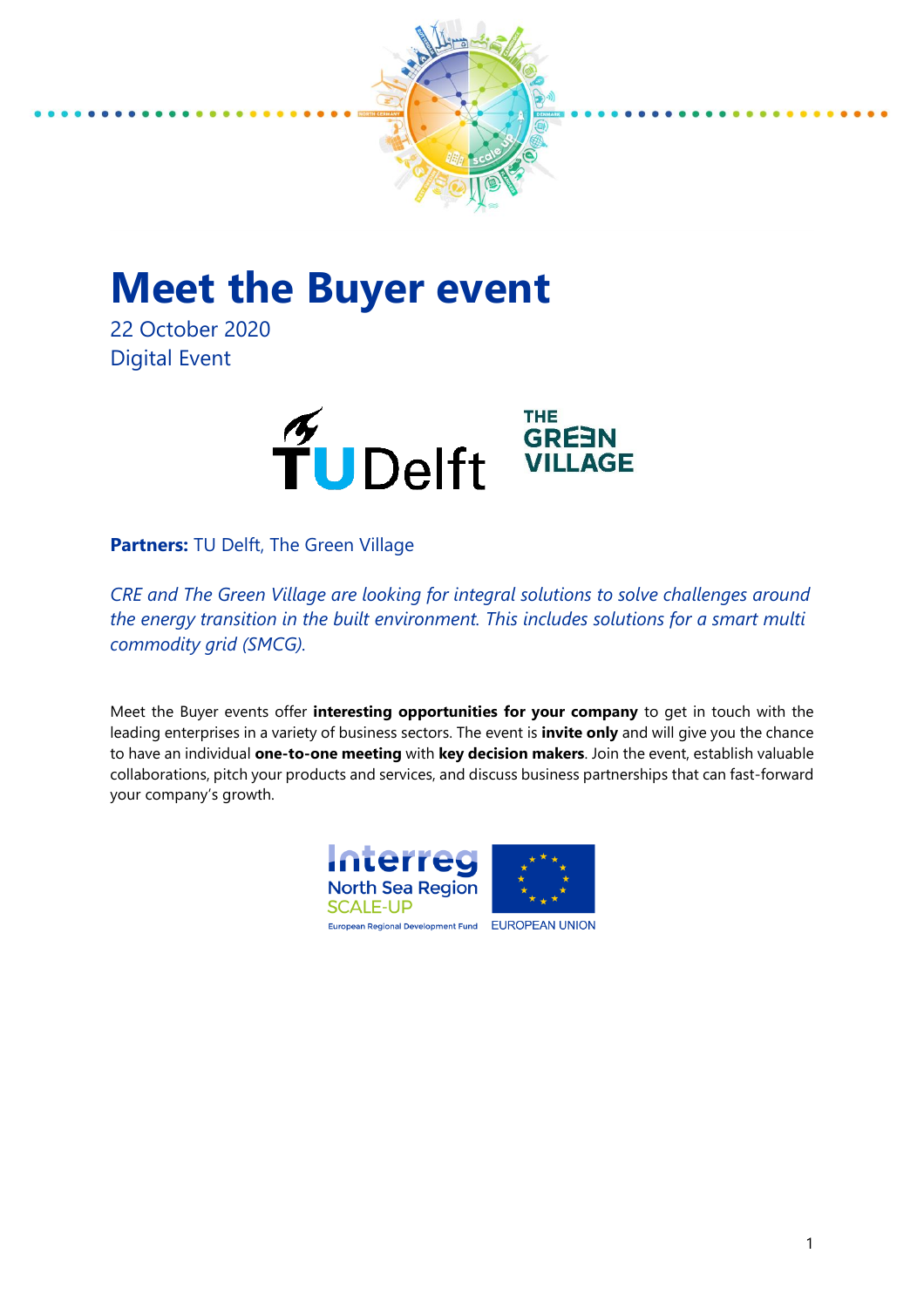

*TU Delft is known for its ground-breaking research, excellent education and innovative cooperation with external partners. Campus and Real Estate (CRE) supports this. CRE develops and erects new buildings as well as renovations, manages and maintains buildings and sites and provides energy on campus.* 

*CRE is subdivided into the departments of Strategic Campus Management, Campus Development, Science Park Development, Projects, Management and Maintenance and the Support Unit. These departments collaborate to provide a pleasant, sustainable studying, research and work environment at a lively campus so that TU Delft can maintain its international rankings.*

*The Green Village is the living lab for sustainable innovation in the urban environment at TU Delft Campus. This is where scientists, entrepreneurs, government bodies and the general public come together to test sustainable innovations on a small scale and eliminate possible bottlenecks. In doing so, innovations can scale up faster and be applied in the real world. Together we are working to solve the biggest challenges in the field of climate adaptivity and energy transition.*

# **What is their business?**

TU Delft is known for its ground-breaking research, excellent education and innovative cooperation with external partners. Campus and Real Estate (CRE) supports this. CRE develops and erects new buildings as well as renovations, manages and maintains buildings and sites and provides energy on campus.

CRE is subdivided into the departments of Strategic Campus Management, Campus Development, Science Park Development, Projects, Management and Maintenance and the Support Unit. These departments collaborate to provide a pleasant, sustainable studying, research and work environment at a lively campus so that TU Delft can maintain its international rankings.

Team Energy is the department of CRE which are responsible for:

- Energy purchase
- Energy production
- Energy infrastructure
- Energy storage
- Energy monitoring

For the Campus Real Estate department of Delft University of Technology, the goal of the energy transition of the campus is to create an energy system which is one of the foundations of a future proof campus.

A future proof campus is a campus: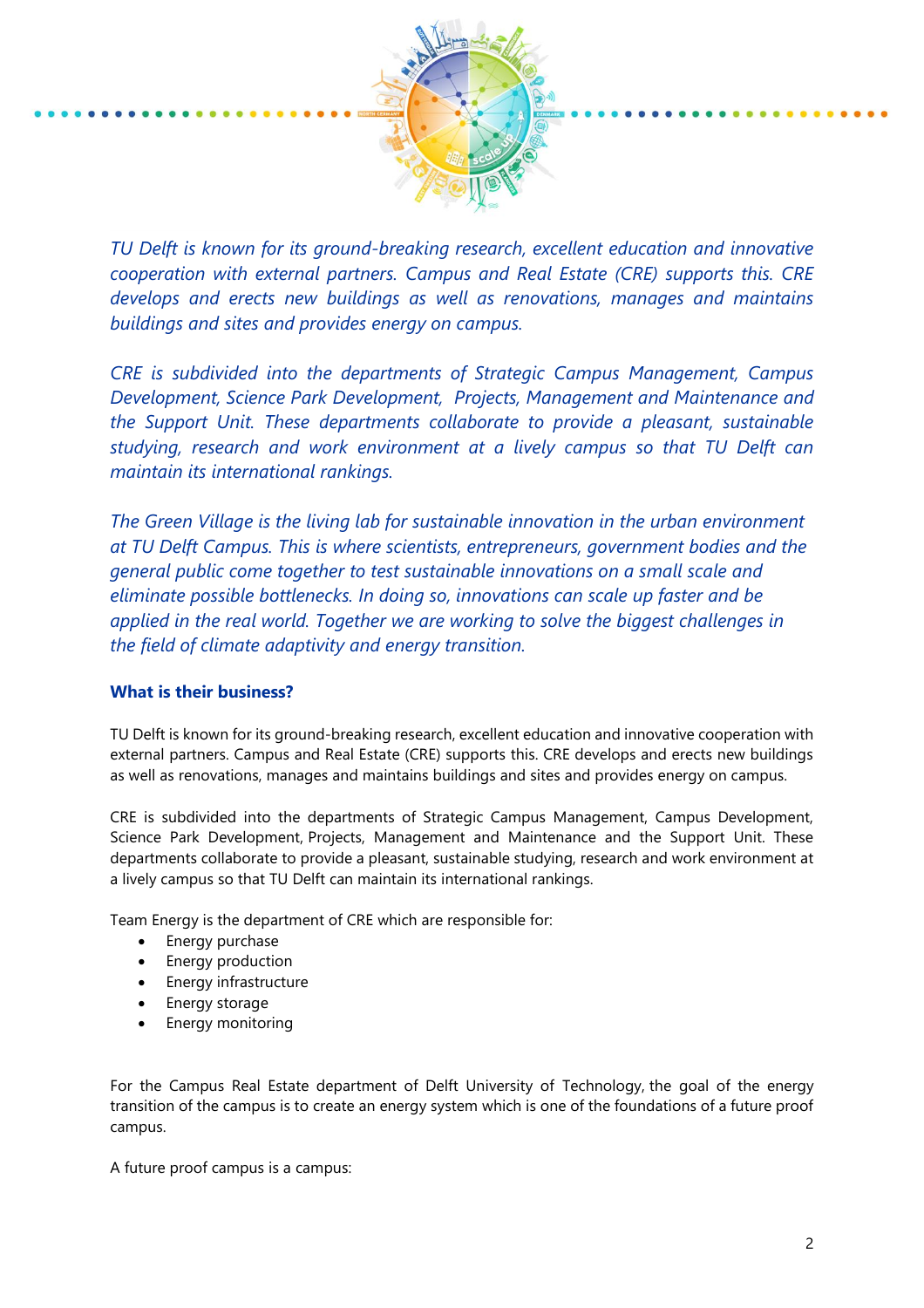

- 1. Where can be studied, learned, taught, worked in a comfortable, healthy and safe environment
- 2. Where societal relevant innovative research can take place
- 3. Which represent and fulfil the sustainable ambitions of Delft University of Technology
- 4. Which is adaptive to the demand of functions and space
- 5. Which is economically viable

To realize this future proof energy system, the energy transition asks for an integral approach on:

- Values (from reliability to flexibility to economic feasibility)
- Perspective (Technology, Finance, Organisation, Communication, Legislation)
- Scale (User, Building, Area)
- System component (Energy production, storage, infrastructure, supply)
- Commodity (Electricity, heating, cooling, natural gas, hydrogen)

Therefore, an integral approach, innovations, and solutions are essential.

## **What are they looking for?**

CRE and The Green Village are looking for integral solutions to solve challenges around the energy transition in the built environment. This includes solutions for a smart multi commodity grid (SMCG).

- 1. Within a few years, the limits of the capacity of the electrical grid of the campus will be reached. This could lead to power failures with severe effects on critical processes and long-term research experiments. To prevent this, we could invest heavily in grid reinforcements. But we prefer first to look for other solutions. We are looking for solutions which can help us to:
	- a. reduce power peaks
	- b. divide the energy demand more evenly during the day (energy buffering)
	- c. get more insight in the division of the energy demand on the campus (sub-monitoring)
- 2. The transformation to a Smart Multi Commodity Grid (SMCG). An SMCG is an essential step into the energy transition. Without an SMCG it isn't possible to optimize energy usage, CO2 emissions, but also energy costs. Therefore, we are looking for solutions which can help us to:
	- a. control and monitor integral a multi commodity grid (electricity, water, heat, gas)
	- b. develop control strategies which are optimized for energy usages, CO2 emissions and/or energy costs in total
	- c. maintain stability in the grids

#### **An overview of the available infrastructure and assets at the TU Delft and The Green Village:**

| Assets:                     | Infrastructure: |
|-----------------------------|-----------------|
| Buildings with a variety in | Electricity     |
| Function                    | Heating         |
| Education<br>$\bullet$      | Gas             |
| Research                    | Water           |
| Office                      |                 |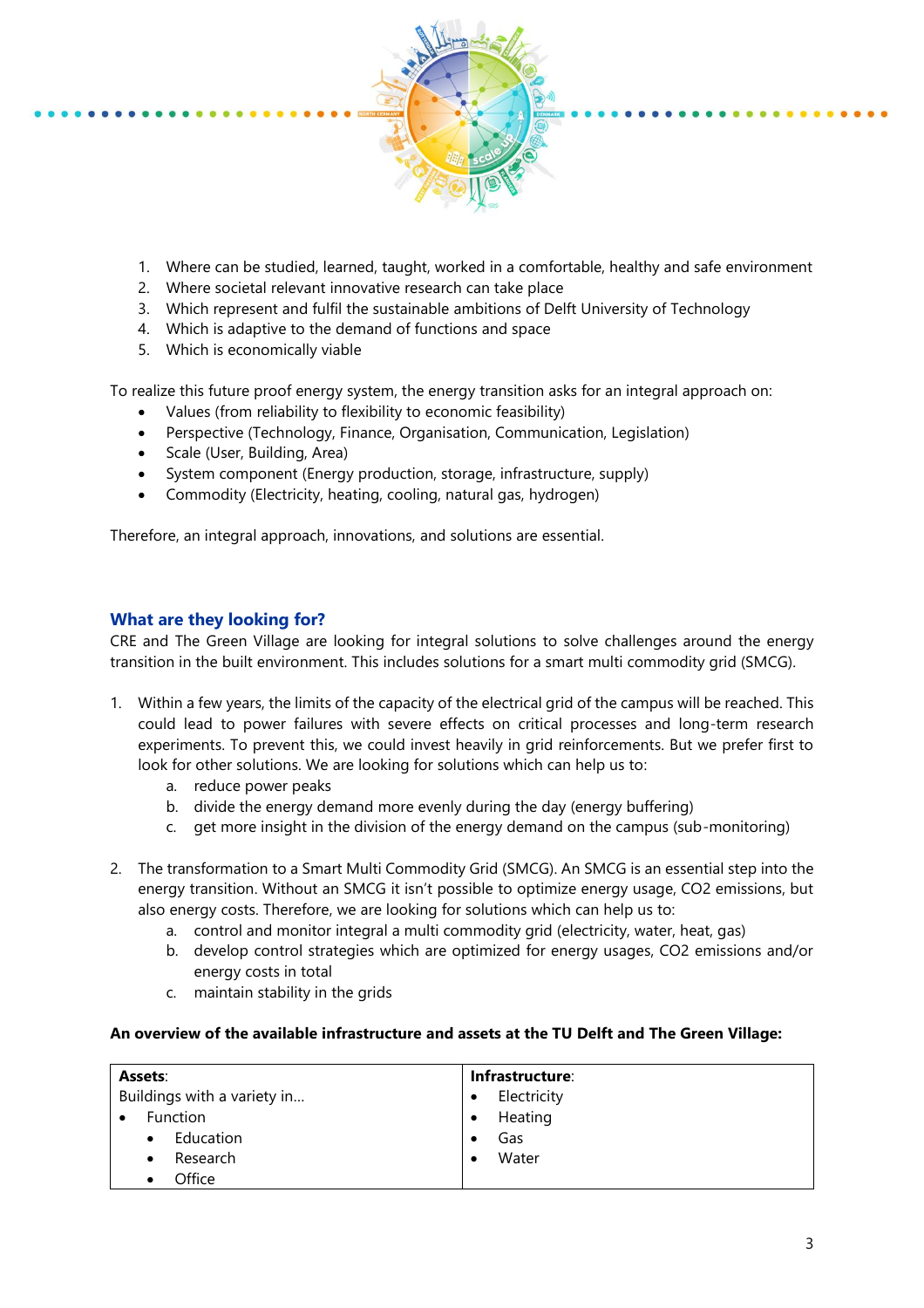

- Residential
- HVAC installations
	- Heating:
		- o District heating
		- o ATES
		- o Gas boilers
		- **Cooling** 
			- o Chillers
			- o ATES
	- **Ventilation** 
		- o Mechanical
		- o Heat recovery
		- o Recirculation
- Electricity: AC, DC
- Monitoring: BMS, EMS
	- Manual metering
	- Automatic metering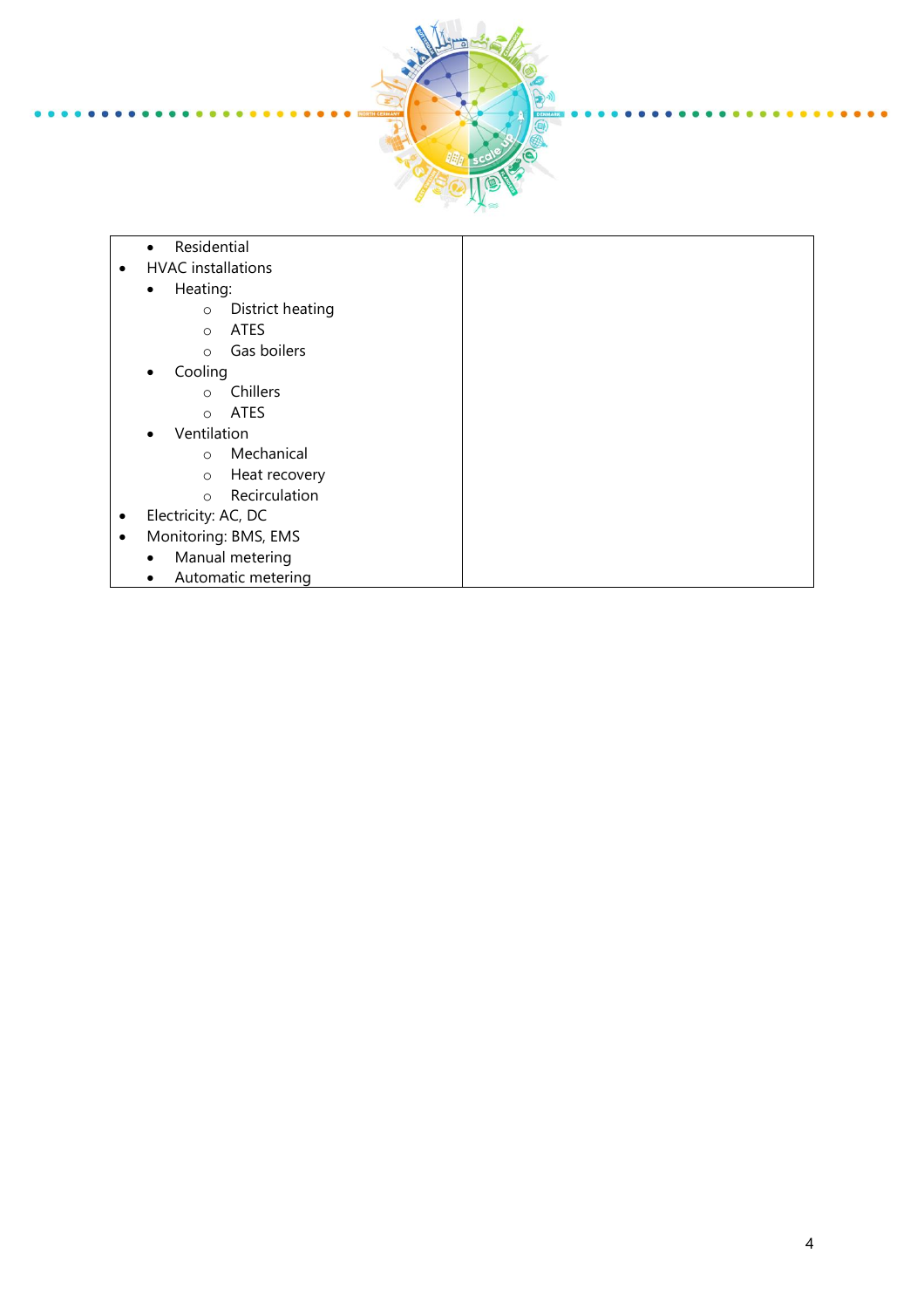

# **How can you apply?**

If you are interested in this opportunity, please contact **Giuliana Unger** by sending an email to **g.unger@cleantechdelta.nl** and briefly indicate the interest of your company in the Buyer's case. You can also contact your regional SCALE-UP partner.

The deadline to apply is Friday, November 20, 2020.

Clean Tech Delta is organizing an event around the future of the build environment where the TU Delft and The Green Village will be presenting their challenge in a wider context. During the event, you will have the opportunity to ask your questions.

Sign up and find more information on the event itself [here.](https://www.cleantechdelta.nl/events/)